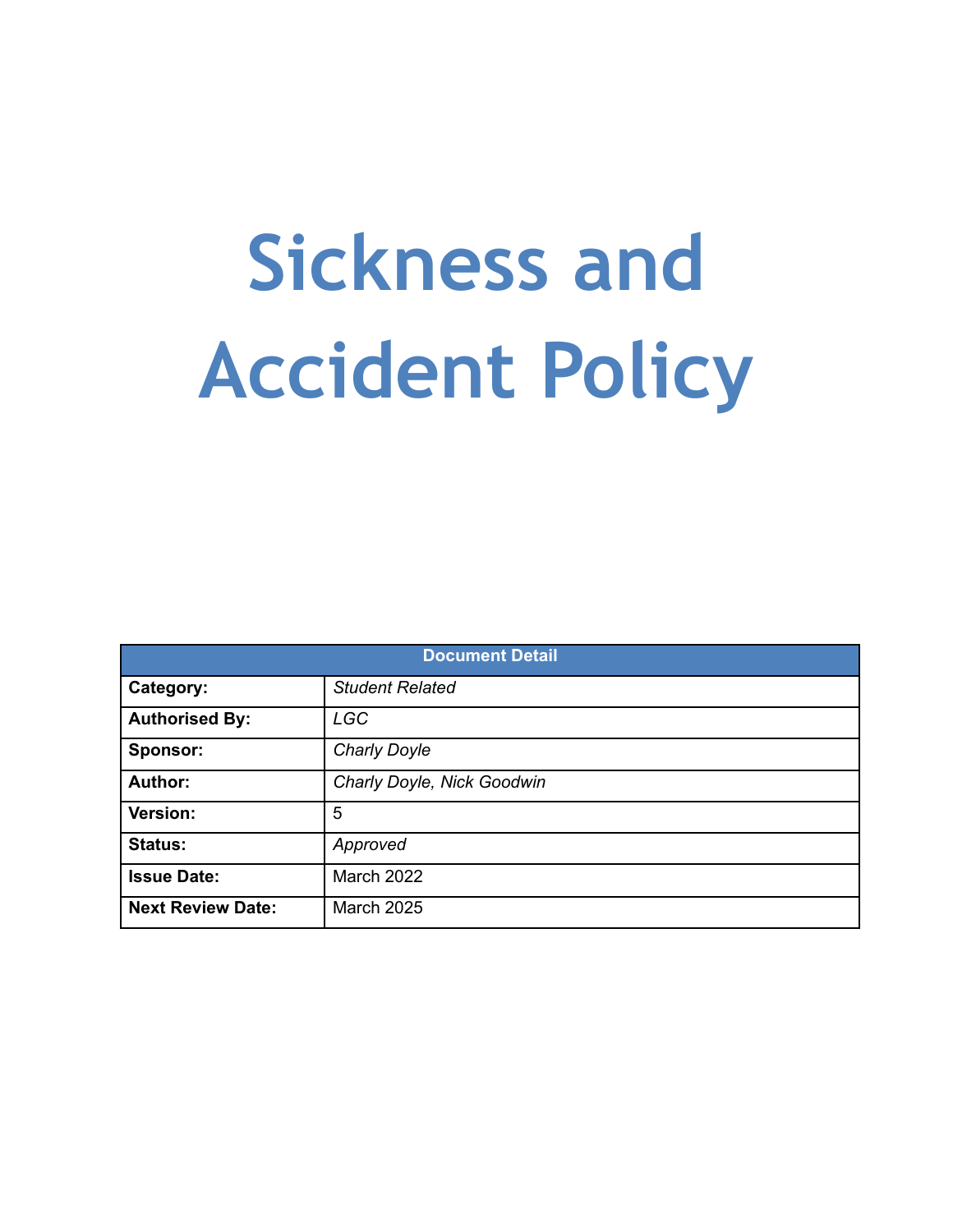

#### **Ownership and Control**

#### **History**

| Version       | <b>Author</b> | <b>Dated</b> | <b>Status</b> | <b>Details</b>                     |
|---------------|---------------|--------------|---------------|------------------------------------|
|               |               | 10.6.2009    | Approved      | Approved by Student & Community    |
|               |               |              |               | Committee                          |
|               |               |              |               | 10th June 2009                     |
| $\mathcal{P}$ |               | 29.2.2012    | Approved      | Approved by Student and Curriculum |
|               |               |              |               | Committee 11 July 2012             |
| 3             |               | March        | Approved      | Approved by Student and Curriculum |
|               |               | 2016         |               | Committee 9 March 2016             |
| 4             | Simon         | March        | Approved      | Approved by LGB 14 March 2019      |
|               | Garnham       | 2019         |               |                                    |
| 5             | CDo           | March        | Approved      | Approved by LGC March 2022         |
|               |               | 2022         |               |                                    |

#### **Intended Audience**

| <b>Intended Audience</b> | Intended Method of Distribution <b>I</b> |
|--------------------------|------------------------------------------|
| Staff                    | <b>SharePoint</b>                        |
| Governors                | <b>SharePoint</b>                        |

#### **AMENDMENT TRACKER**

**Name of reviewer: Charly Doyle/Nick Goodwin**

**Date of review: March 2022**

**Summary of all changes being proposed in this policy review:**

| Page           | <b>Details of amendment</b>                                                                                                                                                                                                                                                                                                                                         |
|----------------|---------------------------------------------------------------------------------------------------------------------------------------------------------------------------------------------------------------------------------------------------------------------------------------------------------------------------------------------------------------------|
| $\overline{2}$ | Staff details updated                                                                                                                                                                                                                                                                                                                                               |
| $\overline{3}$ | <b>General Principles</b><br>Remove: "However, members of the Administration Department will administer paracetamol<br>after obtaining permission from a parent."                                                                                                                                                                                                   |
| $\overline{4}$ | <b>Administration Department Procedures</b><br>Members of the Student Services Department will record details of any student accidents<br>referred to them Replace: "on the appropriate form/accident diary in student services. (needs<br>to be changed to)" with "using the online Handsam Portal and information given directly by the<br>First Aider on scene." |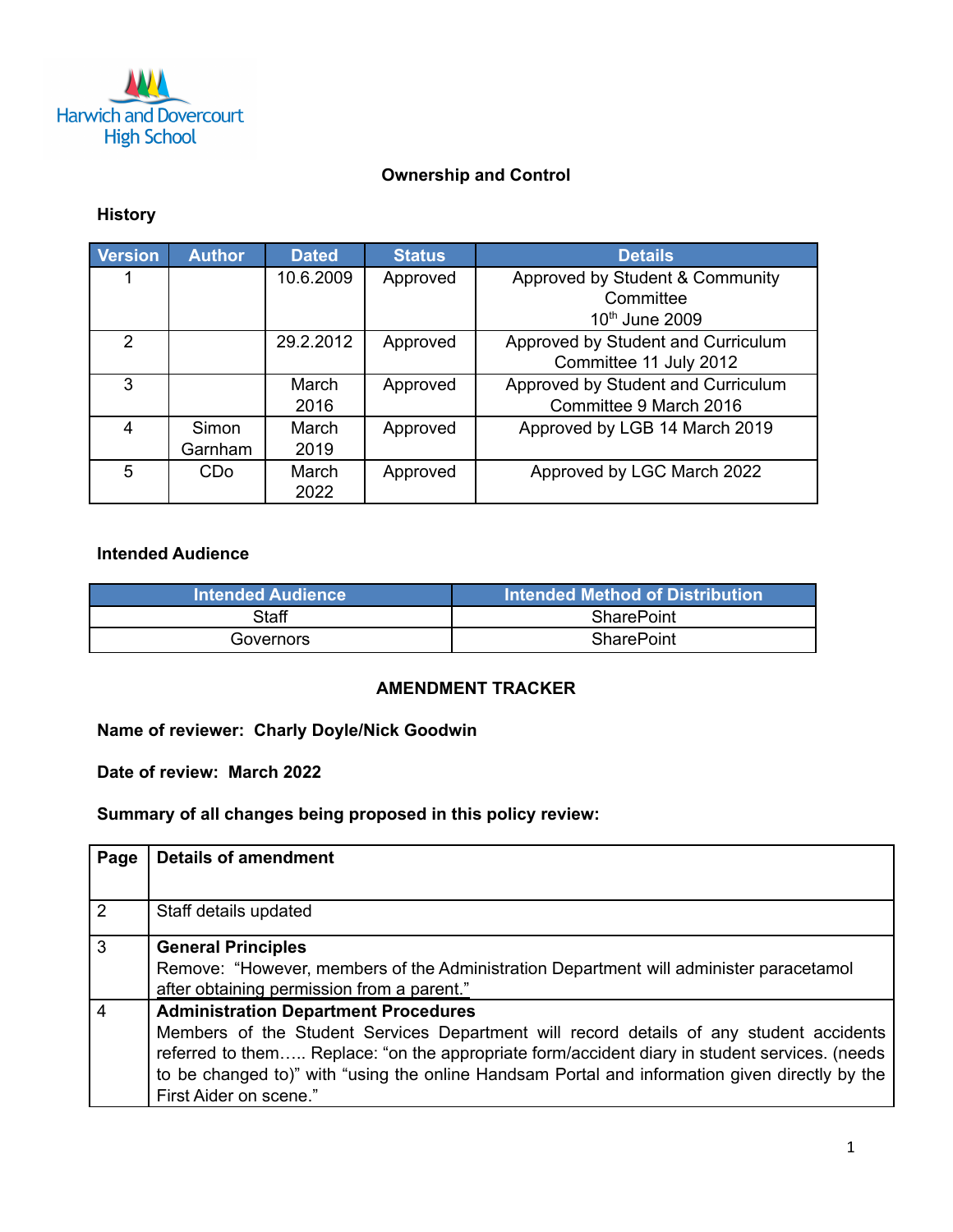

|                | Remove "The First Aider should complete the Accident Book for the incident. (delete as not                                                                                                  |  |
|----------------|---------------------------------------------------------------------------------------------------------------------------------------------------------------------------------------------|--|
|                | relevant)" and replace with "Members of the Student Services Department will record the issuing                                                                                             |  |
|                | of any student medication within the Medicine Log book located within the Medical Room."                                                                                                    |  |
| $\overline{4}$ | If a student has a minor accident in class (particularly in practical subjects)                                                                                                             |  |
|                | Call for a first aider from Student Services to clean the wound with water; this may be sufficient                                                                                          |  |
|                | treatment. Replace "Fill in an accident diary" with "Ensure all details are passed on to the                                                                                                |  |
|                | Student Services Department so they can log the accident within the online Handsam Portal."                                                                                                 |  |
| 5              | <b>Pupils with medical conditions</b>                                                                                                                                                       |  |
|                | Replace "There is a file with Personal Care Plans for all students with serious medical conditions                                                                                          |  |
|                | in Student Services." with "There is a Medical Sheet with details of all students with any known                                                                                            |  |
|                | medical conditions that is available to all staff. There is also a filing cabinet located in CDO office                                                                                     |  |
|                | with Individual Health Care Plans for all students on the Medical Sheet whose parents have                                                                                                  |  |
|                | returned the form."                                                                                                                                                                         |  |
|                |                                                                                                                                                                                             |  |
|                | Replace "Copies of these care plans will be given to Form Tutors at the beginning of the school                                                                                             |  |
|                | year and all members of staff should consult the medical board to familiarise themselves with                                                                                               |  |
|                | this information, especially if the students are in their class." with "Copies of these Individual                                                                                          |  |
|                | Health Care Plans are available to all staff on request and training is given at the beginning of                                                                                           |  |
|                | the school year on all students with high profile medical needs. All members of staff should                                                                                                |  |
|                | consult the Medical Sheet regularly and familiarise themselves with this information, as well as                                                                                            |  |
|                | the high profile needs that are displayed on the medical board within the Staff Briefing Room                                                                                               |  |
|                | and the Student Services Office. This is important for all staff but especially if any students with                                                                                        |  |
|                | medical needs are in their class."                                                                                                                                                          |  |
|                |                                                                                                                                                                                             |  |
|                | The word " health" added to this sentence before "care plan": The accompanying member of<br>staff should take with him/her the individual care plan and ensure that this is passed onto the |  |
|                | appropriate medical staff at the hospital.                                                                                                                                                  |  |
|                |                                                                                                                                                                                             |  |
|                | Replace "A list of students with medical conditions is held by Student Services and students"                                                                                               |  |
|                | medical conditions are included on Sims." with "As well as the Medical Sheet all medical needs                                                                                              |  |
|                | are included on Go4Schools."                                                                                                                                                                |  |
|                |                                                                                                                                                                                             |  |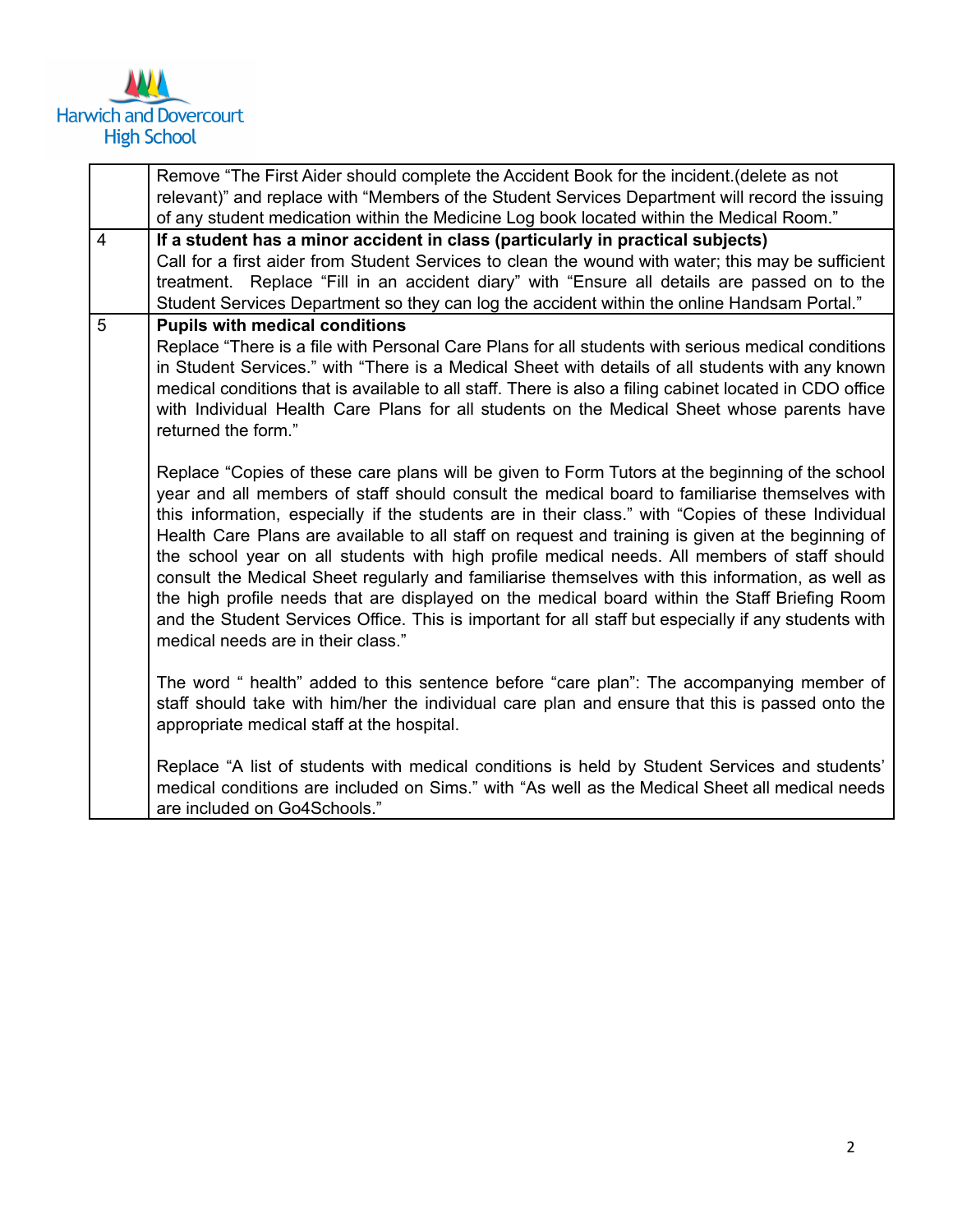

#### **POLICY**

We believe that we should take immediate steps to care for pupils who are taken ill or who have accidents in school and those parents should be notified quickly so that they may assume responsibility as soon as possible.

#### **PRACTICE**

#### **Facilities**

Г

The students have seating facilities in the Medical Room in Student Services. Students are monitored by office staff until they are collected by parents.

#### **First Aider – WHEN IN DOUBT, CALL AN AMBULANCE**

#### **Designated First Aiders**

| <b>Emergency First Aid at Work Trained Members of Staff</b> |                |                         |  |
|-------------------------------------------------------------|----------------|-------------------------|--|
| <b>Name</b>                                                 | <b>Contact</b> | <b>Primary Location</b> |  |
| <b>Alison Wells</b>                                         | Ext: 2253      | <b>Student Services</b> |  |
| Debbie Locke                                                | Ext: 2254      | <b>Student Services</b> |  |
| <b>Mandy Hammet</b>                                         | Ext: 2290      | <b>Student Services</b> |  |
| <b>Danielle McDermott</b>                                   | Ext: 2255      | <b>Student Services</b> |  |
| <b>Sarah Mason</b>                                          | Ext: 2210      | <b>Student Services</b> |  |
| Sarah Rodger                                                | Ext: 2281      | Salon                   |  |
| Angie Porter                                                | Ext: 2243      | A-Block                 |  |
| Amie Beynon                                                 | Ext: 2286      | A-Block                 |  |
| <b>Charly Doyle</b>                                         | Ext: 2205      | A-Block                 |  |
| Chris Herron                                                | Ext: 2266      | A-Block                 |  |
| James Loten                                                 | Ext: 2241      | A-Block                 |  |
| Danielle Raven                                              | Ext: 2220      | <b>B-Block</b>          |  |
| Shaun Sansom                                                | Ext: 2228      | A/C-Block               |  |
| <b>Billy Woolard</b>                                        | Ext: 2228      | C-Block                 |  |
| <b>Adrian Debnam</b>                                        | Ext: 2228      | C-Block                 |  |
| Gemma Harris                                                | Ext: 2288      | D-Block                 |  |
| Abby-Mae Williams                                           | Ext: 2274      | D-Block                 |  |
| Pat Ablett                                                  |                | G-Block                 |  |

T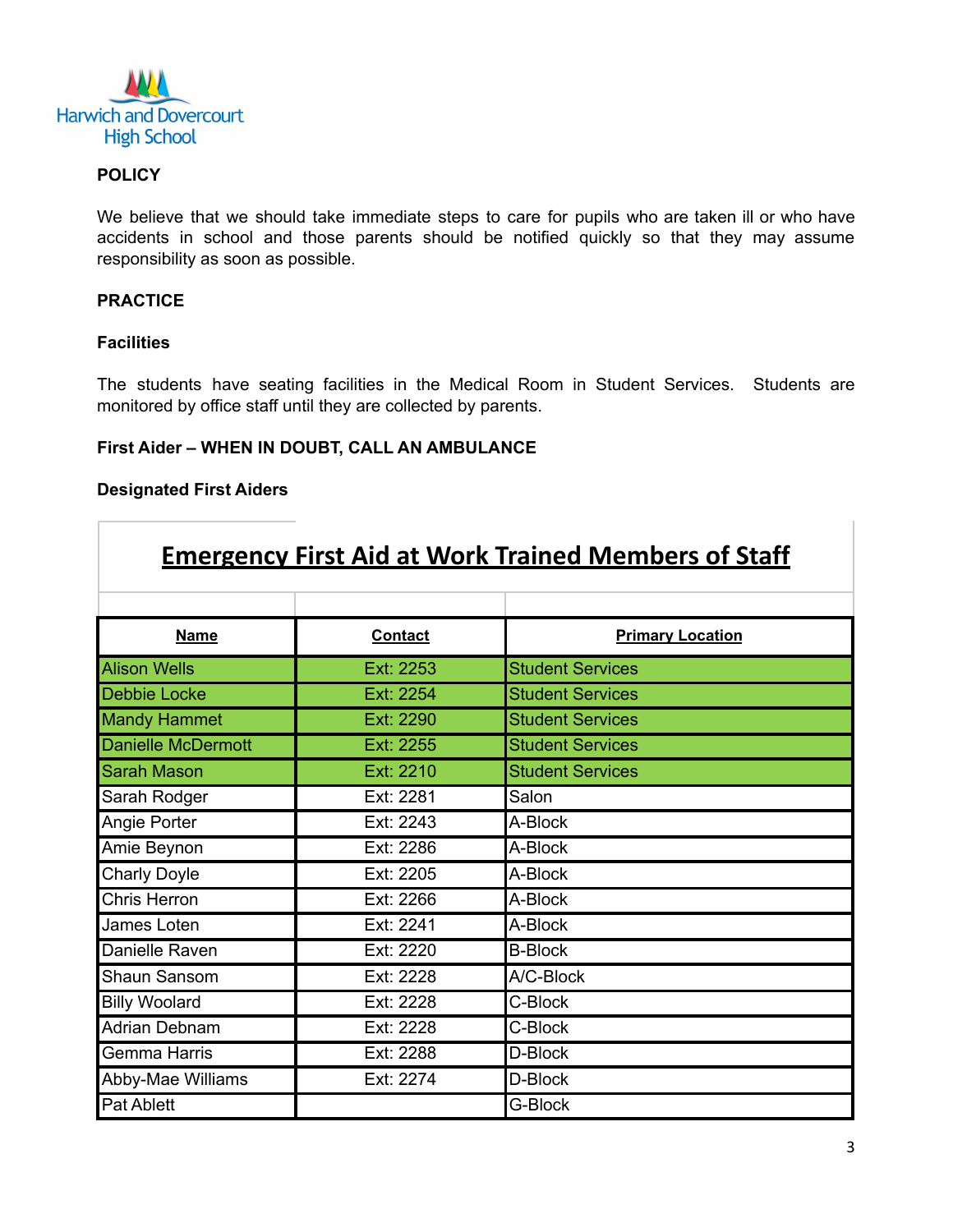## **Harwich and Dovercourt High School**

| Jackie Hughes                                                    | Ext: 2283      | G-Block            |  |
|------------------------------------------------------------------|----------------|--------------------|--|
| Jo Maasz                                                         | Ext: 2287      | K-Block            |  |
| Samantha Good                                                    | Ext: 2258      | Various - PE Based |  |
| <b>Cody Double</b>                                               | Ext: 2258      | Various - PE Based |  |
| Abbie Henshall                                                   | Ext: 2258      | Various - PE Based |  |
| Suzie Lord                                                       | Ext: 2258      | Various - PE Based |  |
| <b>Richard Gambrell</b>                                          | Ext: 2242      | Various - PE Based |  |
| Paul Day                                                         | Ext: 2258/2217 | Various - PE Based |  |
| Sophie Southgate                                                 | Ext: 2242      | Various - PE Based |  |
| Michael Poupa                                                    | Ext: 2269      | Various            |  |
| Jack McCann                                                      | Ext: 2269      | Various            |  |
| Nick Goodwin                                                     | Ext: 2269      | Various            |  |
| Simon Broom                                                      | Ext: 2269      | Various            |  |
| <b>Highlighted in green are the schools primary First Aiders</b> |                |                    |  |

### **If a First Aider can't be contacted via telephone, then you must contact reception (Ext: 2200) who can reach a First Aider via radio**

#### **General Principles**

- No medication of any kind can be administered by a member of staff.
- No treatment must be given to wounds other than cleansing with water or applying pressure, if appropriate.
- In case of serious physical injury, students must not be moved but must be kept safe and warm.
- If the First Aider considers it necessary, parents will be notified immediately.
- Only named First Aiders can treat students.

#### **Emergency Procedures**

- Send for an ambulance using either a student or radio contact to Student Services or Business Reception.
- The person in Reception will contact a parent immediately.
- Parent will accompany student in the ambulance unless parent is not contactable or not available. A member of staff will accompany the student if the parent is not available or contact cannot be established.

#### **Administration Department Procedures**

Members of the Student Services Department will record details of any student accidents referred to them using the online Handsam Portal and information given directly by the First Aider on scene.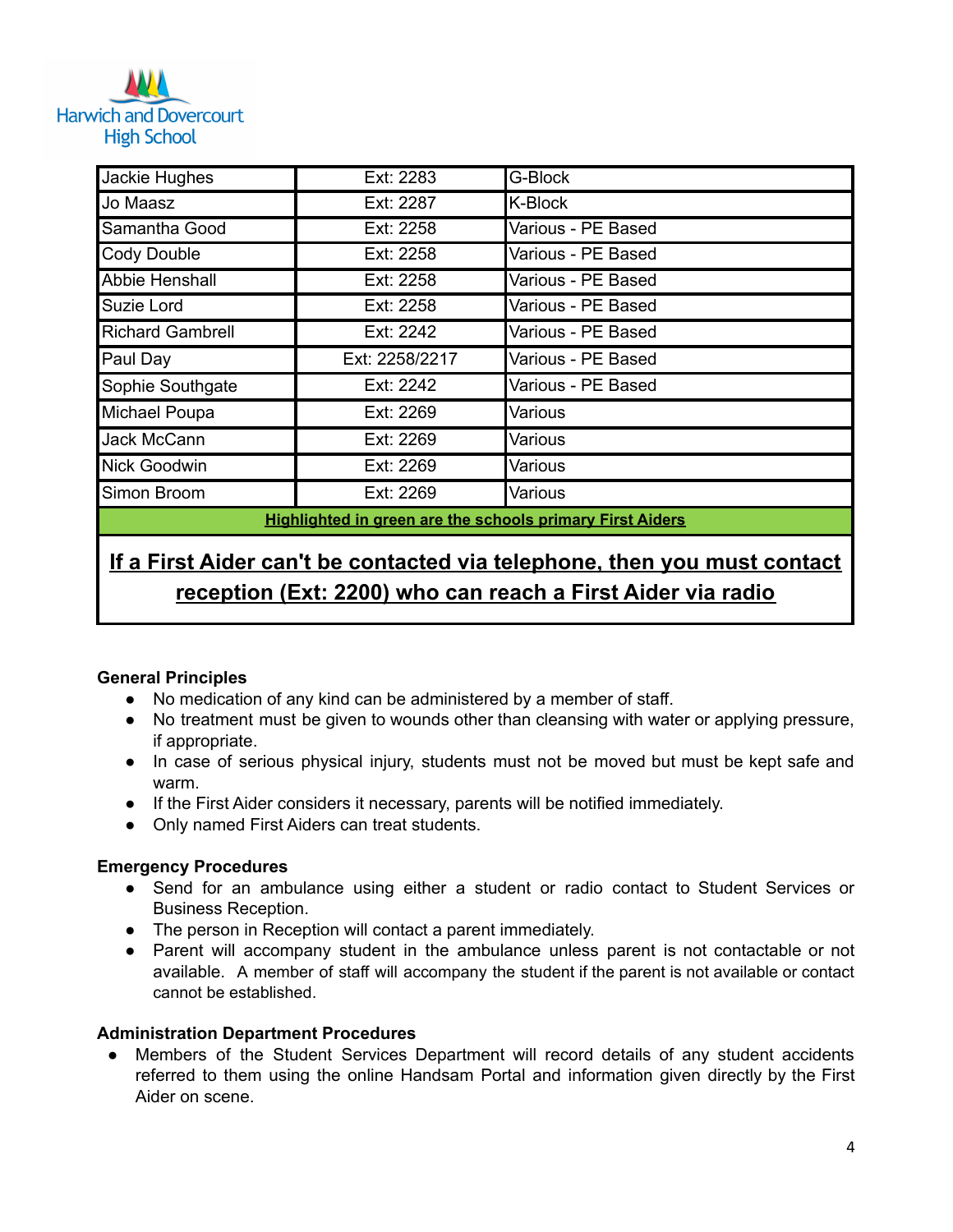

- Members of the Student Services Department will record the issuing of any student medication within the Medicine Log book located within the Medical Room.
- In the case of minor sickness or injury, members of Student Services will attend to the students and send them back to class.
- Where members of the Student Services judge that the student needs to go home, they will contact the parent and place the student in Student Services reception area until they are either collected or the parent requests the student makes their own way home and the appropriate documentation is issued to confirm that the student can leave the school alone.

#### **Procedures for Teaching Staff**

#### **If a student feels ill in class:**

Send the student, accompanied by a friend if necessary to Student Services with an explanatory note.

#### **If a student collapses in class:**

- Send for a first aider from Student Services, either by phone or sending a student.
- If the student does not regain consciousness, the First Aider contacts Student Services/Business Reception for an ambulance and keeps a mental note of how long they remain unconscious.
- If the student recovers quickly, take them to Student Services supported on either side or in a wheelchair (provided by a Site Team member) if necessary.

#### **If a student has a minor accident in class (particularly in practical subjects)**

Call for a first aider from Student Services to clean the wound with water; this may be sufficient treatment. Ensure all details are passed on to the Student Services Department so they can log the accident within the online Handsam Portal.

#### **If a student has a serious accident:**

- Contact Student Services as a matter of urgency
- Call an ambulance via Student Services or Business Reception
- Do not move the student but keep them safe and warm

#### **Pupils with medical conditions**

There is a Medical Sheet with details of all students with any known medical conditions that is available to all staff. There is also a filing cabinet located in CDO office with Individual Health Care Plans for all students on the Medical Sheet whose parents have returned the form. Copies of these Individual Health Care Plans are available to all staff on request and training is given at the beginning of the school year on all students with high profile medical needs. All members of staff should consult the Medical Sheet regularly and familiarise themselves with this information, as well as the high profile needs that are displayed on the medical board within the Staff Briefing Room and the Student Services Office. This is important for all staff but especially if any students with medical needs are in their class. In the event of such students requiring being taken to hospital, the parent is to collect the pupil if contactable, however as a last resort student to be accompanied by a member